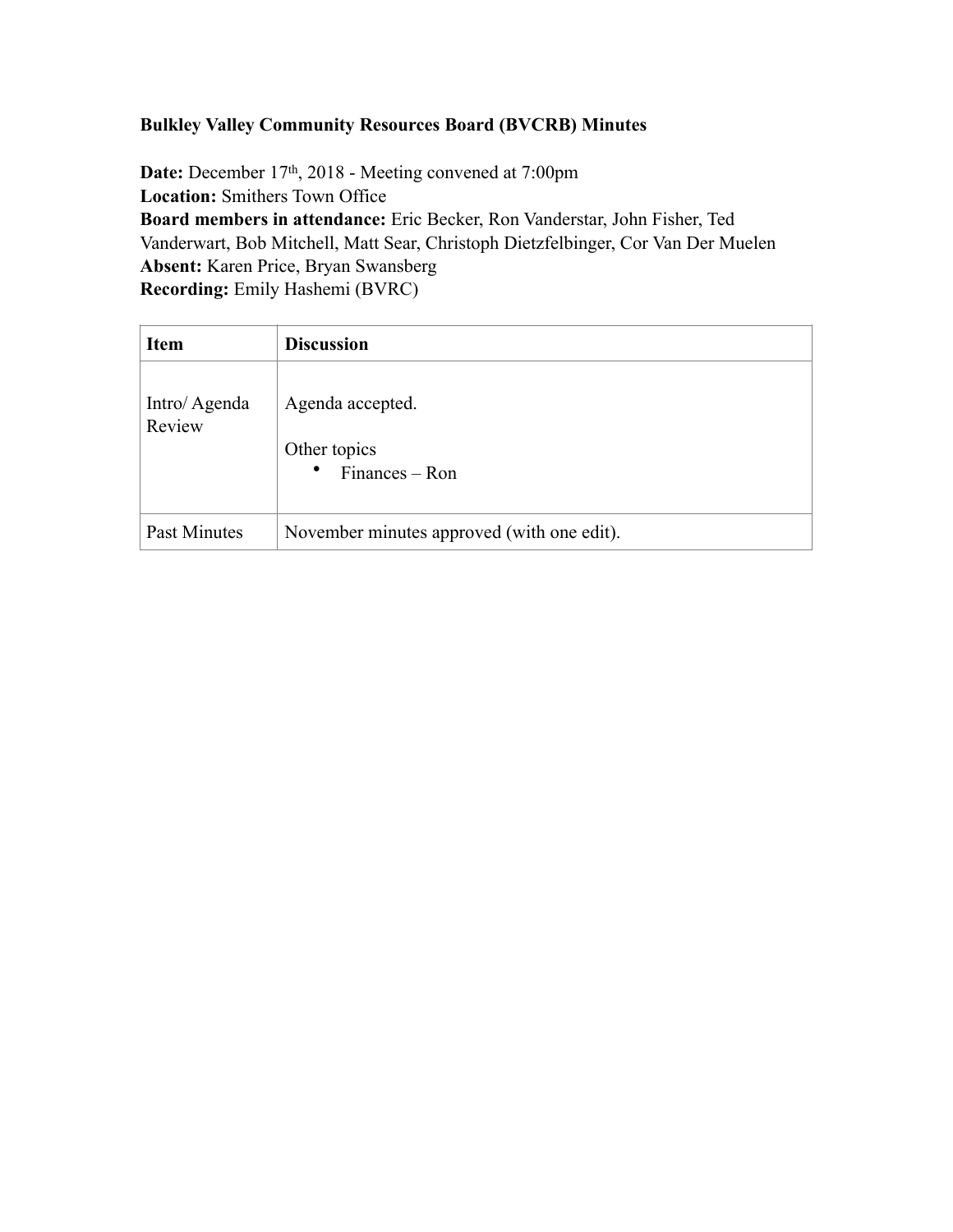| Discussion | How to fill the BVRC role - All:<br>To do: Arrange finances.<br>Holding summer RAMP money.<br>Refund for admin services not spent.<br>$\bullet$<br>BC Web invoices - check email inboxes for any other<br>$\bullet$<br>correspondence that need to be forwarded to the board.<br>Looking to possibly recruit a board representative. Is this of interest<br>to the board? Someone who can help with minutes, research, public<br>outreach, communications, updating the website, be a liaison with the |
|------------|--------------------------------------------------------------------------------------------------------------------------------------------------------------------------------------------------------------------------------------------------------------------------------------------------------------------------------------------------------------------------------------------------------------------------------------------------------------------------------------------------------|
|            | government, etc.<br><b>Bottom line:</b> Does the board want to do the clerical duties or hire<br>external help?                                                                                                                                                                                                                                                                                                                                                                                        |
|            | <b>Action items:</b><br>Eric will contact Jill Dunbar as an option.<br>Jon & Christoph will send a message to a contact.<br>Board members will keep in mind and ask around.<br>$\overline{\phantom{0}}$<br>$Pay = $45/hour.$<br>Emily to put together a list of duties and send to board.<br>Bob to be point of contact for those interested in the job.                                                                                                                                               |
|            | Board meetings scheduled for 2019 – Ron:                                                                                                                                                                                                                                                                                                                                                                                                                                                               |
|            | Monday January 21 <sup>st</sup><br>Monday February 18th<br>Monday March 18th<br>Monday April 15th<br>Monday May 13th<br>Monday June 17th                                                                                                                                                                                                                                                                                                                                                               |
|            | <b>Integrated Silviculture Strategy - Bob</b>                                                                                                                                                                                                                                                                                                                                                                                                                                                          |
|            | Goal: come up with an integrated silviculture strategy for the<br>future.<br>Fit with local values within the LRMP.                                                                                                                                                                                                                                                                                                                                                                                    |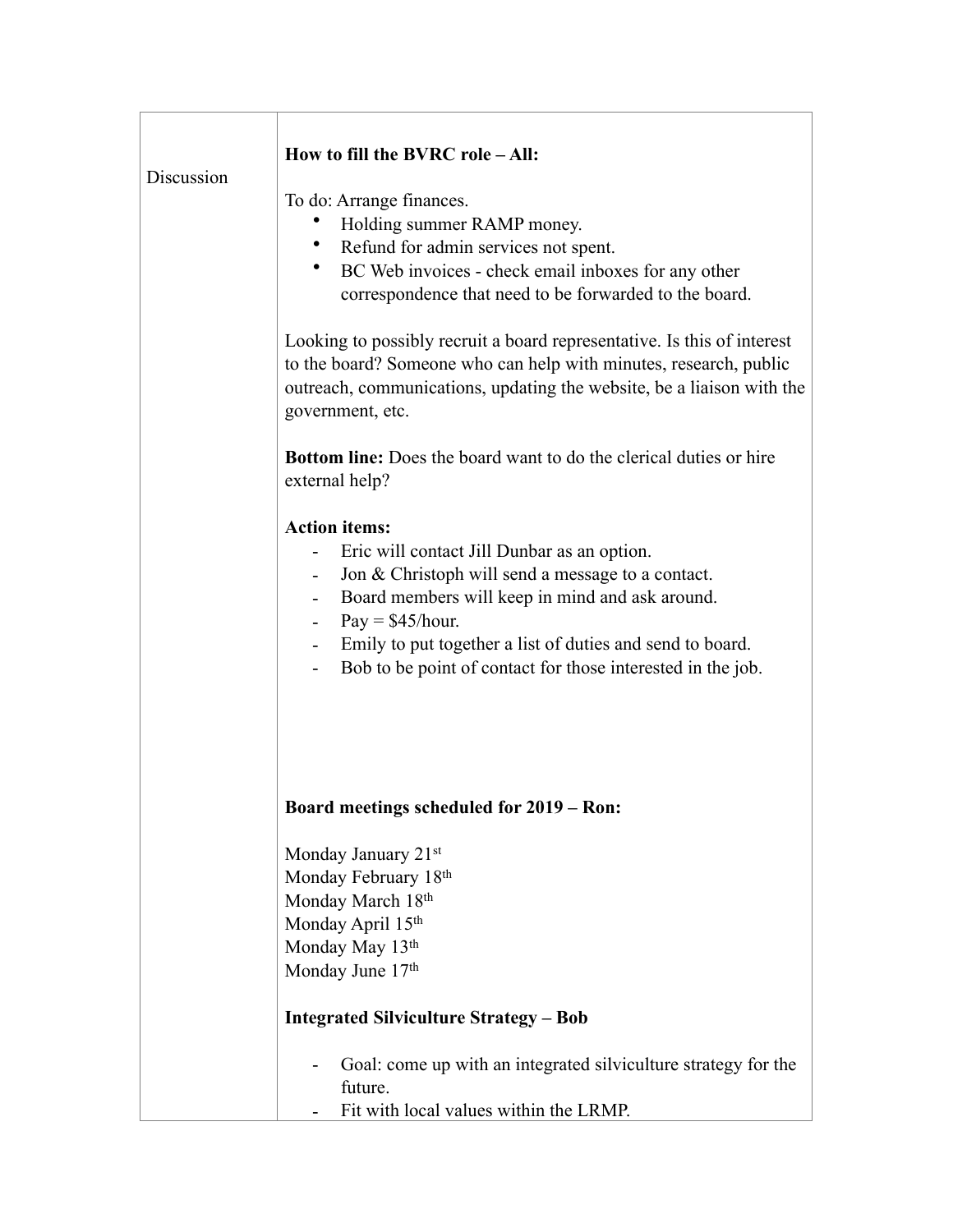| Ongoing<br><b>Business</b> | Telkwa Coal Meeting, Follow up discussion - All<br>Important to review board mandate as board votes.<br>$\overline{\phantom{a}}$<br>Ted has been added to Telkwa Coal working group.<br>Eric can work as alternate when Ted is unavailable.<br>$\overline{\phantom{0}}$<br>This is an easy way of getting technical and project<br>information to the group.                                                                                                                                                                                                                                                                              |
|----------------------------|-------------------------------------------------------------------------------------------------------------------------------------------------------------------------------------------------------------------------------------------------------------------------------------------------------------------------------------------------------------------------------------------------------------------------------------------------------------------------------------------------------------------------------------------------------------------------------------------------------------------------------------------|
|                            | Possible presenters to the Board (for more information):                                                                                                                                                                                                                                                                                                                                                                                                                                                                                                                                                                                  |
|                            | Dr. Paul Graff – could present on the process of coal extraction,<br>without biases.                                                                                                                                                                                                                                                                                                                                                                                                                                                                                                                                                      |
|                            | Glenda Ferris - leading authority on acid rock drainage. Extensive<br>background in environmental aspect of mines.                                                                                                                                                                                                                                                                                                                                                                                                                                                                                                                        |
|                            | Action Item: Christoph to ask Glenda if she's willing to present to<br>the board.                                                                                                                                                                                                                                                                                                                                                                                                                                                                                                                                                         |
|                            | Terry Pratt and Matt Rogers - Environmental Assessment Office.<br>Willing to have a meeting to answer questions, if needed. Available<br>January $29th - 31st$ . Board will wait on this decision.                                                                                                                                                                                                                                                                                                                                                                                                                                        |
|                            | Trail Status Update – Eric                                                                                                                                                                                                                                                                                                                                                                                                                                                                                                                                                                                                                |
|                            | Hit of a bit of block with trail information sheet.<br>$\overline{\phantom{0}}$<br>Other issues: access to recreational trailheads on the hunter's<br>basin area. In the Telkwa caribou management area, the<br>existing trail goes in through private property (owned by<br>Telkwa Coal). Once industrial traffic gets introduced, unclear<br>how to mix this with the public.<br>Issues about recreational access will be a topic of more<br>discussion in the future.<br>Funding: through regional district – what they can do to fund<br>local organizations. There could be possible funding for the<br>CRB. Eric and Ron to manage. |